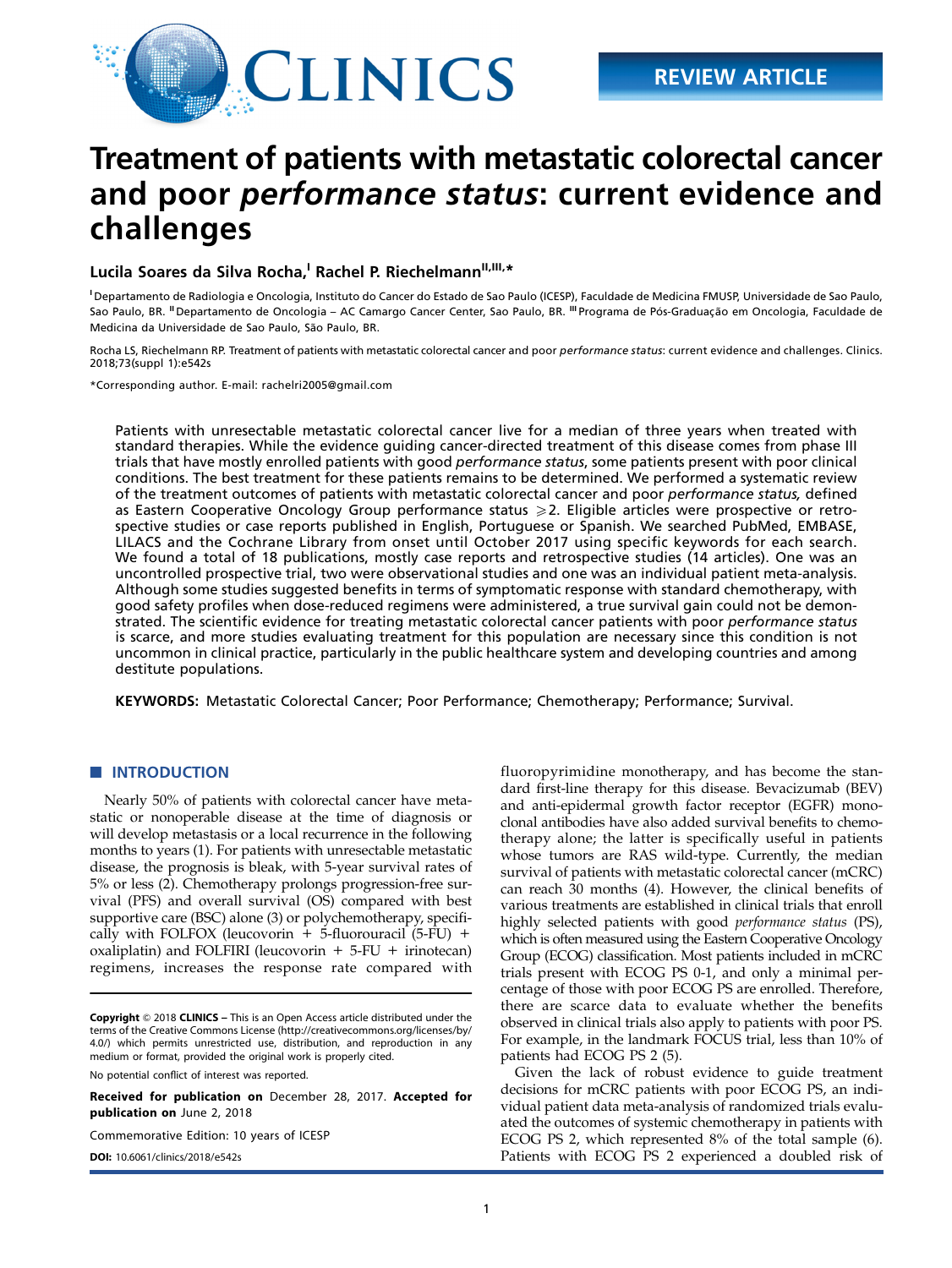

grade 3/4 treatment-related toxicities and significantly worse outcomes, such as 60-day mortality rate (12% vs. 2.8%), lower response rates (43.8% vs. 32.0%), shorter median PFS (7.6 vs. 4.9 months) and shorter median OS (17.3 vs. 8.5 months) than those with ECOG PS 0-1. However, patients with even worse clinical conditions, such as those with ECOG PS 3-4 have not been represented at all in clinical trials. The results from a retrospective study performed by our group suggested that palliative chemotherapy might benefit mCRC patients with ECOG PS 3-4, as they experienced a low rate of serious adverse events and lived longer than those treated with BSC exclusively (7). However, those findings may reflect selection bias.

Therefore, we have performed a systematic review to assess the evidence for the treatment of mCRC patients with ECOG PS  $\ge 2$ .

## **NATERIALS AND METHODS**

This was a systematic review of studies that evaluated the treatment outcomes of mCRC patients with poor ECOG/PS  $\geq$  2. Eligible publications were clinical trials, prospective or retrospective cohort studies, case-control studies, case reports or population-based studies and pooled analyses. We excluded editorials, commentaries, convention abstracts, literature reviews and articles written in other languages other than English, Portuguese or Spanish.

The PubMed, Embase, Cochrane Library and LILACS databases were searched using the following search terms: (1) ("Colorectal Neoplasms" [Mesh]) AND ((performance [Title] AND status[Title]) OR ECOG[Title]) in PubMed; (2) ('colorectal cancer'/exp OR 'colorectal neoplasms') AND

('chemotherapy'/exp OR chemotherapy) AND 'poor performance' in Embase (ScienceDirect); (3) (tw:("colorectal cancer")) AND (tw:("poor performance")) AND (tw:(chemotherapy)) in LILACS; and (4) ''colorectal neoplasms'' in the Cochrane Library. All searches were conducted from the inception of each database until October 31<sup>st</sup>, 2017. Additionally, the reference lists of all the retrieved articles were reviewed to identify additional eligible studies. This strategy was used because, after testing several combinations of key words, this was the search that retrieved the largest number of studies.

It was initially planned to have a third researcher independently extract the data from the studies. However, after selecting the eligible studies, the data were very heterogeneous, and the number of articles was quite small; thus, two investigators evaluated each article and discussed the contents, one investigator extracted the data, and then both discussed and revised all the data. For each eligible paper, the investigators collected information about study design, characteristics of the study population, type of cancer-directed therapy and percentage of poor PS patients and treatment outcomes, such as OS and treatment-related adverse events.

## **RESULTS**

Our initial search revealed 248 articles including 39 from PubMed, 95 from EMBASE, 60 from LILACS and 54 from the Cochrane Library, but only 18 were eligible. The number of studies evaluated and the sequential selection are presented in detail in Figure 1.

Of the selected articles, 11 were retrospective studies (61%), two were case series, two were uncontrolled prospective



Figure 1 - Flow chart of the search strategy and eligible articles.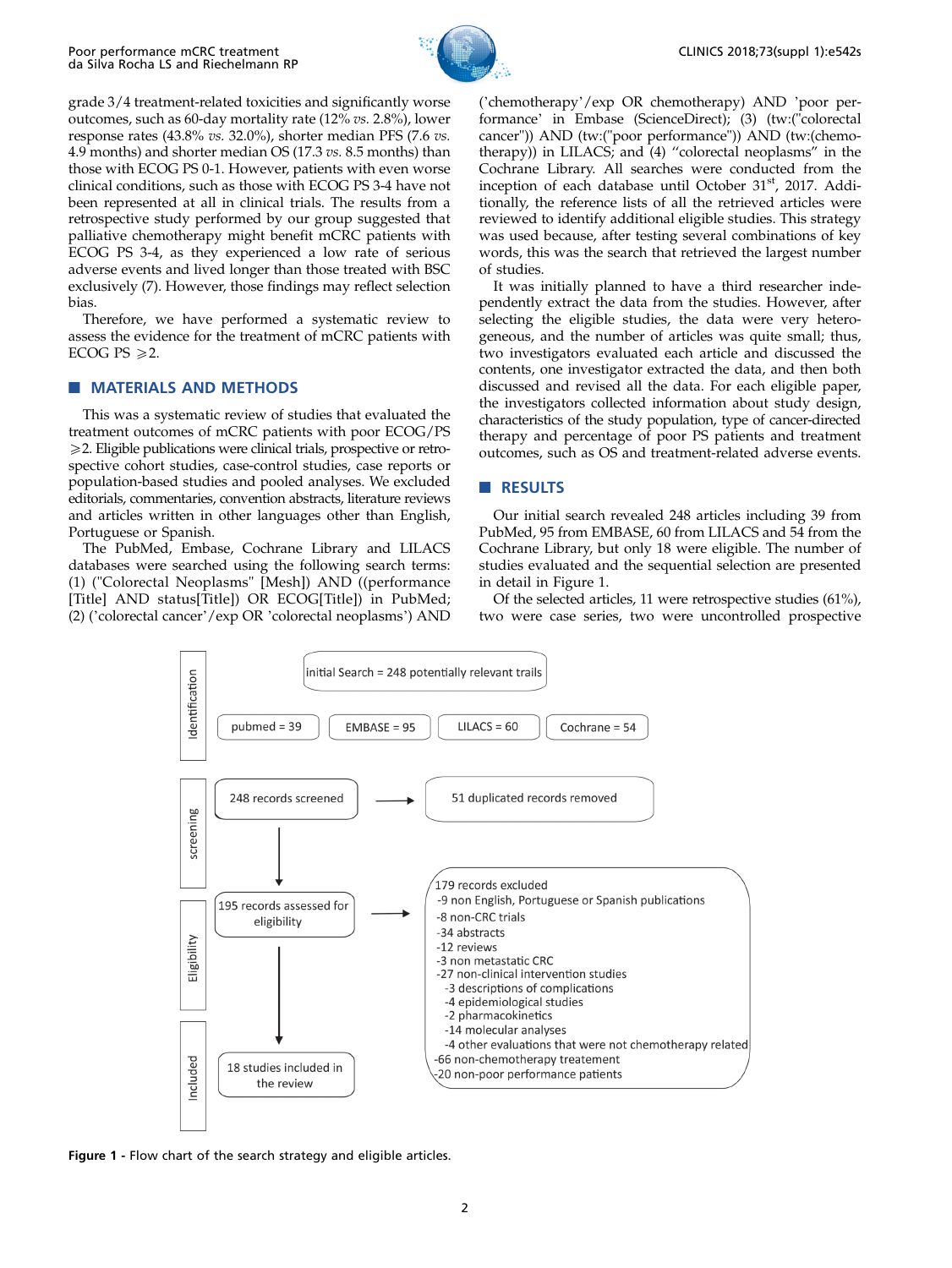| Reference                                                          | <b>Patients</b><br>ŝ | ECOG PS $\geqslant$<br>2% (n)       | design<br>Study                                         | Chemotherapy<br>protocol                                      | OS (months)<br>Median                                                   | Results / conclusions                                                                                                                                                                                                                                                                                                  |
|--------------------------------------------------------------------|----------------------|-------------------------------------|---------------------------------------------------------|---------------------------------------------------------------|-------------------------------------------------------------------------|------------------------------------------------------------------------------------------------------------------------------------------------------------------------------------------------------------------------------------------------------------------------------------------------------------------------|
| Nikolic-Tomasevic, et al. 2000 (20)<br>Massacesi, et al. 2002 (16) | $\frac{9}{2}$<br>321 | 25 (4)<br>8 (26)                    | Retrospective<br>Retrospective                          | Second-line irinotecan<br>Various                             | មិ ដ                                                                    | Right and transverse colon primary tumors, younger age, ECOG PS ≥ 2, elevated<br>associated with short-term survival; the median PFS in all treated in first-line<br>CEA $\geq$ 5 g/l, site of metastatic disease and progression to first-line CT were<br>Partial response, 20%; stable disease, 46.6%<br>$CT = 5$ m. |
| Benavides, et al. 2004 (18)                                        | 34                   | 76.5 (26)                           | single-arm<br>$\equiv$<br>Phase                         | Second- or subsequent-<br>line weekly irinotecan              | 8.3                                                                     | Time to disease progression, 5.5 m (range, 0.9-17.5 m)                                                                                                                                                                                                                                                                 |
| Sørbye, et al. 2007 (17)                                           | 112                  | 14(15)                              | Retrospective                                           | FLIRI, FOLFIRI, CAPIRI                                        | 8.9 Second-<br>First-line -<br>line - 20.8                              | irinotecan due poor PS; OS = 9.5 m and PFS = 4.1 m after beginning second-line<br>More chance to receive second-line $CT$ in ECOG PS $<$ 2 (OR = 7.5) and alkaline<br>phosphatase $<$ 300 IU/L (OR = 2.5); OS = 1.7 m pts did not receive second-line                                                                  |
| Shitara, et al. 2008 (14)                                          | $\frac{9}{16}$       | 27.6 (32)                           | Retrospective                                           | Various                                                       | 2.2                                                                     | 32.7% of pts achieved a tumor response, decreased fluid accumulation (ascites and<br>pleural effusion) or decreased in tumor markers; PS improvement = 13.8%<br>irinotecan-based CT.                                                                                                                                   |
| Nannini, et al. 2009 (49)                                          | m                    | 66(2)                               | series<br>Case <sub>s</sub>                             | capecitabine<br>Metronomic                                    | $\widetilde{\Xi}$                                                       | Treatment was well tolerated, and pts achieved long-term disease control for 6 and<br>15 cycles.                                                                                                                                                                                                                       |
| Sargent, et al. 2009 (6)                                           | 6286                 | 8.09 (509)                          | analysis<br>Meta-                                       | Various                                                       | $\overline{8}$                                                          | Median PFS = 7.6 vs. 4.9 months (ECOG PS $<$ 2 vs. 2; HR = 1.52); grade $>$ 2 nausea =<br>8.5% vs. 16.4% (ECOG PS < 2 vs. 2) and vomiting = 7.6% vs. 11.9% (ECOG PS < 2 vs.<br>2); 60-day all-cause mortality = $2.8\%$ vs. 12.0% (ECOG PS < 2 vs. 2)                                                                  |
| Sørbye, et al. 2009 (15)                                           | 760                  | $(62)$ $11$                         | observational<br>Prospective                            | Various                                                       | $15.8$ (CT)<br>2.8 (BSC)                                                | Trial-treated pts had a median OS of 21.3 m, and non-trial-treated pts had a median<br>OS of 15.2 m; BSC was used because pts with poor PS had a median OS = 2.1 m.<br>36% of pts receiving CT were included in trials, and 32% received BSC alone.                                                                    |
| Naeim, et al. 2013 (12)<br>Shitara, et al. 2010 (8)                | ∞<br>45              | 62.2 (28)<br>87.5 (7)               | single-arm,<br>series<br>Phase II,<br>Case <sub>s</sub> | FOLFOX + cetuximab<br>Capecitabine and<br>bevacizumab         | 12.7<br>5.2                                                             | Median PFS = 6.87 m; ORR = 35% (16 pts) Grade 3-4 toxicities = 13.3-17.8%<br>6 of 8 pts (75%) had clinical/radiological improvement.                                                                                                                                                                                   |
| Sgouros, et al. 2013 (19)                                          | 25                   | 8(2)                                | Retrospective                                           | <b>IROX</b>                                                   | $\overline{ }$                                                          | Disease control rate = 32%; median of 3 previous treatments (range, 2-7); median<br>$PFS = 3 m (95% CI, 2.3-3.7)$                                                                                                                                                                                                      |
| Jehn, et al. 2014 (11)                                             | 497                  | 22.9 (114)                          | Retrospective                                           | Cetuximab and<br>irinotecan                                   | ے<br>3                                                                  | Median PFS = 5.9 vs. 6.1 m (Age $<$ 65 vs. $>$ 65 years) PS had a negative impact on<br>PFS (HR = 0,499; 95% CI, 0.34-0.72)                                                                                                                                                                                            |
| Wheatley-Price, et al. 2014 (21)                                   | 199                  | 9(18)                               | Retrospective                                           | Various                                                       | 4.5                                                                     | 6 m survival rate = $41\%$ ; 77% of the treated inpatients were discharged home, and<br>72% received further CT.                                                                                                                                                                                                       |
| Zheng, et al. 2014 (50)                                            | 7951                 | $9.3(742)*$<br>proxy for<br>poor PS | Retrospective                                           | + biologics/Oxaliplatin<br>5-FU + LV/IROX/IROX<br>+ biologics |                                                                         | Pts with a proxy for poor performance were less likely to receive second-line<br>treatment (HR = $0.82$ , $P < 0.01$ )                                                                                                                                                                                                 |
| Carter, et al. 2015 (9)                                            | 1363                 | 20.1 (274)                          | Retrospective                                           | $\widetilde{\Xi}$                                             |                                                                         | KRAS testing was more frequent if pts presented with lung metastases, poor PS,<br>more comorbidities, and mCRC diagnosis after 2009.                                                                                                                                                                                   |
| Crosara Teixeira, et al. 2015 (7)                                  | 240                  | 58.3 (140)                          | Retrospective                                           | FLOX, FOLFOX, 5-FU                                            | ECOG <sub>PS</sub><br>ECOG <sub>PS</sub><br>$3 - 4 = 6.8$<br>$2 = 10.8$ | OS was shorter in pts with ECOG PS 2 than in those with ECOG PS 0-1 (HR = 1.67).<br>The median OS was longer in pts with ECOG PS $>$ 2 treated with chemotherapy vs.<br>those treated with BSC alone (6.8 vs. 2.3 months, $P = 0.13$ ).                                                                                |
| Grande, et al. 2016 (13)<br>Ho, et al. 2016 (10)                   | 43<br>751            | 14.6 (110)<br>ڵڒ.                   | Retrospective<br>observational<br>Prospective           | FOLFOX, FOLFIRI<br>Various                                    | 22.3<br><b>C</b>                                                        | The main reasons that KRAS wt pts did not receive anti-EGFR therapy were poor PS<br>Not treated = median of 5 m Treated = median of 20 m<br>and death.                                                                                                                                                                 |
|                                                                    |                      |                                     |                                                         |                                                               |                                                                         | ECOG – Eastern Cooperative Oncology Group, BSC – best supportive care, CAPIRI – capecitabine + irinotecan, CEA – carcinoembryonic antigen, CT – chemotherapy, EGFR – epidermal growth factor receptor,                                                                                                                 |

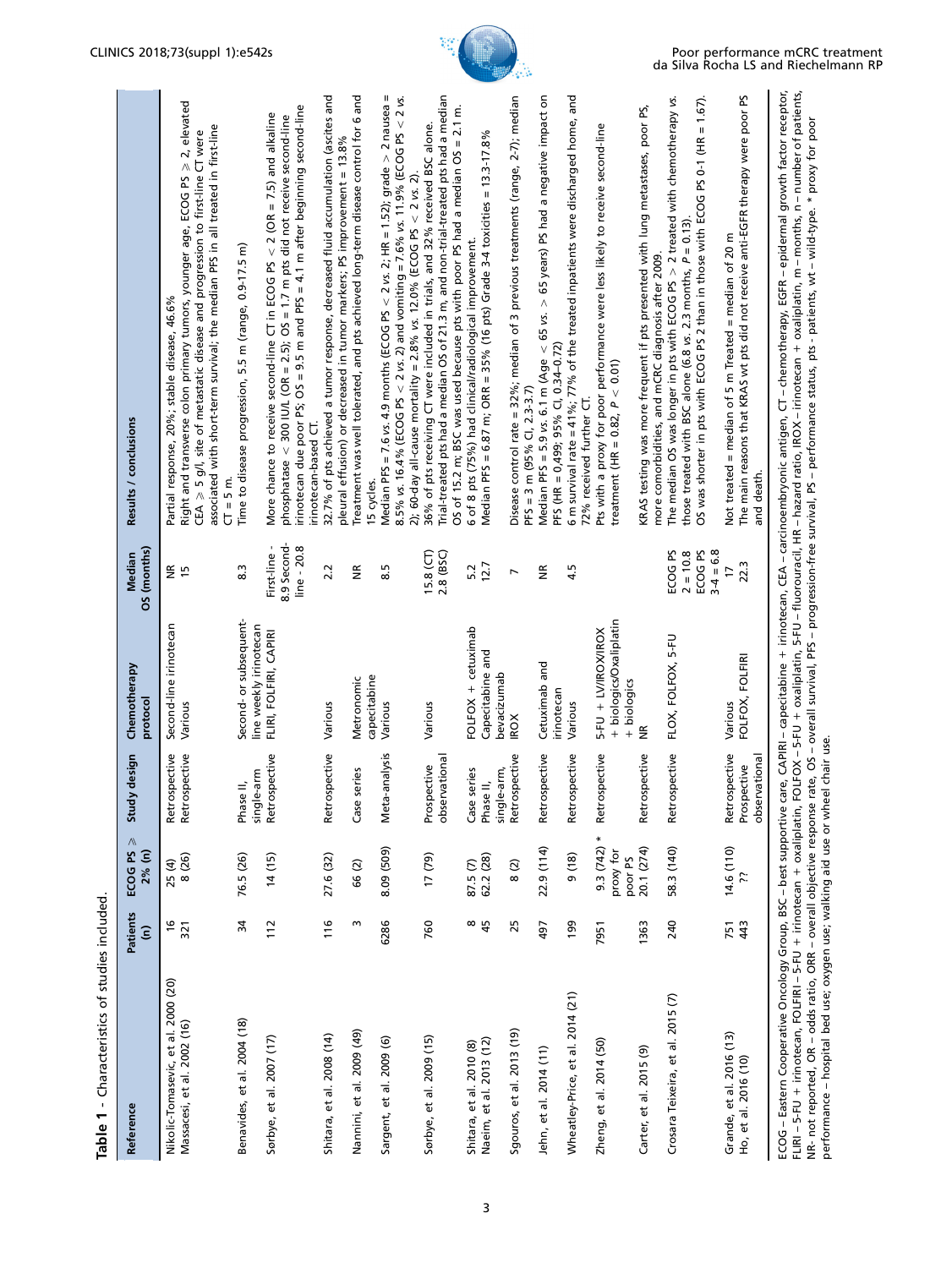

trials, two were observational studies and one was an individual patient meta-analysis. Table 1 summarizes the characteristics of the included studies.

Below we present the studies according to type of setting and population, as we tried to group the available evidence in a didactic form.

## Bevacizumab and anti-EGFR monoclonal antibodies

A case series of eight patients, most with ECOG PS 2 and one with ECOG PS 3, suggested that a combination of FOLFOX plus cetuximab for patients with RAS wild-type tumors who needed tumor shrinkage to alleviate symptoms related to extensive metastatic disease had clinical benefits. Improvement in ECOG PS, reduced jaundice and ascites, pain relief, resolution of intestinal obstruction and/or objective radiological response occurred in 75% of patients. Their median survival was 5.2 months (range,  $2.5\n-14 +$  months) (8).

A retrospective study including 20.1% mCRC patients with ECOG  $PS \ge 2$ , showed that patients with poorer PS and comorbidities were significantly more likely than those with better PS to have their tumors tested for RAS status at diagnosis in an attempt to induce tumor response with anti-EGFR monoclonal antibodies (until 60 days after diagnosis) (9). On the other hand, poor PS was one of the most common reasons for patients with KRAS wild-type tumors not to be treated with anti-EGFR antibodies (10).

Jehn et al. (11) performed a retrospective trial to investigate the combination of irinotecan plus cetuximab in 497 irinotecanpretreated patients with KRAS wild-type tumors, of whom 22.9% had ECOG PS  $\geq$  2. A multivariate analysis evaluating the prognostic influence of age, PS, gender, age at diagnosis, primary location of mCRC, Charlson Comorbidity Index and skin toxicity showed that ECOG PS had a negative impact on PFS (hazard ratio (HR) = 0.61; 95% confidence interval (CI),  $0.41-0.89; P = 0.01$ ).

In a prospective phase II study of the combination of capecitabine  $+$  BEV, in which 62% of a total of 45 mCRC patients had ECOG  $\geq 2$ , the overall median PFS was 6.87 months (95% CI, 5.1-11.5 months), the overall objective response rate (ORR) was 35%, and the median OS was 12.7 months (95% CI, 6.9-28.2 months); the most frequent grade 3/4 toxicities were diarrhea, fatigue and hand-foot syndrome (12).

Grande et al. (13) performed a retrospective study involving older and/or frail patients and showed that of 78% those who received first-line chemotherapy (31% received isolated 5-FU, 29% received oxaliplatin-based treatment, 35% received an irinotecan-based regimen, and 5% received other chemotherapy regimens), 14.6% presented with ECOG PS  $\ge 2$ . Among them, those treated with chemotherapy experienced a longer 2-year OS rate (12.8% vs. 8.1%,  $P < 0.0001$ ) than those treated with supportive care alone.

## First-line chemotherapy

A pooled analysis of nine clinical trials (including various chemotherapy regimens) with a total of 6,286 mCRC patients treated with first-line chemotherapy was performed of a subgroup of 509 (8%) patients with ECOG PS  $\geq$  2. For this subset, the analysis demonstrated that polychemotherapy led to improved outcomes compared with those of monotherapy in terms of PFS (HR =  $0.78$  for combination  $vs.$ monotherapy; 95% CI, 0.62 to 0.98; P = 0.0001), OS (HR = 0.79; 95% CI, 0.62 to 0.99;  $P = 0.04$ ) and increased the likelihood of objective response (odds ratio (OR) = 2.85; 95% CI, 1.61 to 5.02;  $P = 0.0003$ ). Patients with poor PS experienced lower response rates (OR =  $0.61; P = 0.0001; 43.8\%$  vs. 32%), shorter median PFS (HR = 1.52;  $P = 0.0001$ ; median PFS, 7.6 vs. 4.9 months), and poorer OS (HR = 2.18;  $P =$ 0.0001; median OS, 17.3  $vs.$  8.5 months) than those with ECOG PS 0-1 and had an increased risk of grade 3 and 4 toxicities, particularly nausea  $(8.5\% \text{ vs. } 16.4\%, P = 0.0001)$ and vomiting  $(7.6\%$  vs.  $11.9\%$ ,  $P = 0.006$ ). Patients with ECOG PS 3-4 were not represented (6).

In a retrospective analysis of gastrointestinal cancer patients with poor PS (32 [27%] were mCRC patients) treated with different chemotherapy regimens, Shitara et al. (14) showed that the proportion of patients who experienced treatmentrelated mortality was low (0.8%). Despite their deteriorated health conditions, 10 (31.2%) mCRC patients had radiological and/or biochemical response (decrease in carcinoembryonic antigen (CEA) or carbohydrate antigen 19-9 (Ca19.9) levels  $\geq$  25% of baseline levels after 4 weeks of treatment) and/or clinical benefit defined by improvement in ECOG PS. For all responders ( $N = 78$ ), they found a survival benefit compared with patients without tumor response (median OS, 6 vs. 2.2 months,  $P < 0.001$ ).

Crosara et al. (7) performed a retrospective study of 140 patients with ECOG PS  $\ge$  2 (58.3% of the total sample) and found a median OS of 18.4 months for patients with ECOG PS 0-1, 10.8 months for those with ECOG PS 2 and 6.8 months for those with ECOG PS 3-4; all patients were treated with first-line oxaliplatin and/or 5-FU regimens. Although the findings were not statistically significant, this study still suggested that patients with ECOG PS 3-4 treated with chemotherapy presented prolonged median OS compared with those treated with BSC alone (6.8 vs. 2.3 months, respectively). They did not find differences in term of toxicities between the ECOG PS 3-4 group treated with chemotherapy vs. those who received BSC exclusively, but 40% of patients with ECOG PS 3-4 initially received dose-reduced chemotherapy.

A prospective observational trial analyzed the outcomes of mCRC patients who were included in clinical trials *vs*. those who were not, and 17% of the patients who were not included in clinical trials had poor PS. Of all patients, 36% were included in a clinical trial, and 32% received BSC alone; the most common reason for this treatment option was poor PS in 54% of patients, the presence of comorbidities in 14%, declination of treatment in 13%, very old age in 13% and other causes in 6%. Clinical trial patients presented prolonged OS (21.3 months) compared with patients treated with combination chemotherapy outside of a clinical trial  $(OS = 15.2$  months)  $(15)$ .

In a multivariate analysis performed as part of a retrospective study by Massacesi et al. (16), ECOG PS  $\geq 2$  (8.1%) of the sample) was associated with short-term survival (defined as  $\leq 6$  months) and initial progression after firstline 5-FU-based chemotherapy regimens (OR = 3.42; 95% CI, 1.48-7.89;  $P = 0.015$ .

## Second- and subsequent-line therapy

Sørbye et al. (17) followed 112 patients after initial treatment with oxaliplatin-based regimens and observed that 47% of them did not receive second-line treatment with irinotecanbased chemotherapy. The main cause of this lack of secondline treatment was poor PS as defined by ECOG PS 2-4 in 59% of patients, which led to a median OS after first-line progression of 1.7 months.

4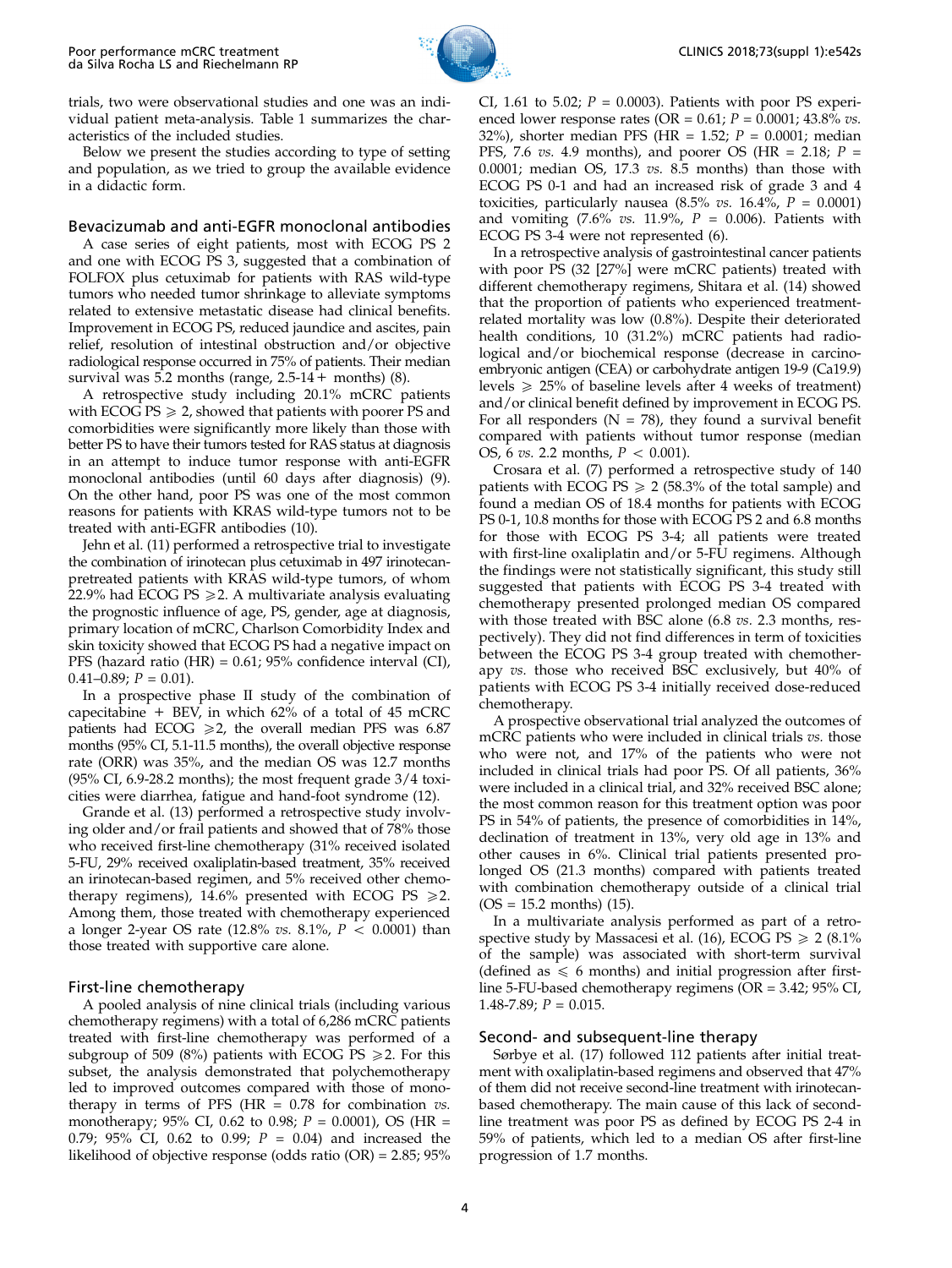

In a retrospective trial involving 140 mCRC patients with ECOG  $\geq 2$  conducted by our group, thirty-seven (35%) received subsequent lines of chemotherapy, mostly based on irinotecan and fluoropyrimidine, suggesting that some patients derived sufficient benefit from first-line chemotherapy to be well enough to receive subsequent lines of treatment. Unfortunately, we were unable to evaluate the benefits of targeted anti-EGFR agents, which are reserved as a thirdline treatment as per institutional protocol, because few patients with ECOG PS 3-4 lived long enough to receive third-line treatment (7).

A prospective trial conducted in two Spanish centers included patients with poor PS and tumors that were primarily resistant to 5-FU who received weekly second-line irinotecan. Considering the 26 mCRC patients with ECOG PS  $\geq 2$ (76.5% of the sample), 20.6% (95% CI, 6.3-34.9%) experienced tumor response, and 38.2% of patients had stable disease. The median OS was 8.3 months (95% CI, 1.7-1.69), and the most frequent grade 3/4 toxicities were neutropenia in 11 patients (32.4%) and diarrhea in 10 patients (29.4%) (18).

In another retrospective study of 25 patients, 8% had ECOG PS  $\geq$  2. Investigators evaluated the efficacy of IROX (irinotecan + oxaliplatin) in pretreated mCRC patients (median of 3 previous treatments [range, 2 to 7]), demonstrating an overall median OS of 7 months (95% CI, 6.2-7.8 months) and a disease control rate of 32%, without differentiating between patients with good vs. poor PS (19).

A case series including 4 patients (25%) with ECOG PS  $\geq$ 2 treated with second-line irinotecan monotherapy demonstrated an overall partial response in 20% of patients and stable disease in 46.6%; 25% died within 30 days of beginning treatment (20).

#### Hospitalized patients

In a retrospective trial of 199 inpatients with advanced incurable cancers of whom 18 (9%) had mCRC, palliative chemotherapy was administered in all the included patients, and 77% had improved symptoms and were discharged from hospital; 72% even received further chemotherapy, but their median survival was 4.5 months. This study did not present the results separately for mCRC patients (21).

#### **DISCUSSION**

Even though some patients with mCRC present with a deteriorated PS in clinical practice, the best treatment for these patients remains unknown. In a previous retrospective study performed by our group, 27% of mCRC patients treated in a large public cancer center had ECOG PS 3-4 at the time the first-line treatment decision was made (7). Here, we present our findings of a systematic review of the literature to answer the pragmatic clinical question of how to treat these patients with poor PS. Despite the relevance of this topic, only a few studies, with most being retrospective cohort studies or case series, have evaluated the treatment outcomes of mCRC patients with poor ECOG PS. However, some studies have suggested treatment-associated benefits, such as radiological and/or symptomatic improvement, prolonged OS and low risk of grade 3/4 toxicities with dose-reduced therapies.

In 2012, the American Society of Clinical Oncology published their top five recommendations to improve cancer care and reduce costs, the first being ''Do not use cancer-directed therapy for patients with solid tumors who have the following characteristics: low performance status (3 or 4), no benefit from prior evidence-based interventions, not eligible for a clinical trial, and with no strong evidence supporting the clinical value of further anticancer treatment<sup> $\bar{r}$ </sup> (22). However, we think the ECOG PS is a somewhat unrefined classification as it does not reflect the subtle aspects of clinical evaluation. For example, some patients without (or with a few) comorbid illnesses may have ECOG PS 3 or 4 that is exclusively induced by metastatic disease. In this scenario, tumor shrinkage may improve symptoms, for example, in patients with extensive bone metastases and/or medullary compression from a chemosensitive tumor. In this situation, oncologists must decide to either follow the evidence and/or expert guidelines that recommend BSC alone or risk treating patients without knowing the likelihood of treatment benefits. Additionally, patients may have poor PS due to chronic physical limitations or disabilities that do not necessarily pose risks to clinical trial participation, such as stable neurological sequelae from polio or stroke. Certainly, the treatment outcomes vary considerably in patients who are frail due oncologic disease vs. those who are frail because of comorbidities, severe organ dysfunction or advanced age, even though all these clinical conditions imply poor ECOG PS. Indeed, some studies included in this systematic review reported tumor shrinkage and even improvement in cancer-associated symptoms with standard chemotherapy. Therefore, we strongly advocate that the ECOG PS scale alone should not be used exclusively to guide treatment decisions. In these situations, other scales can help to make treatment decisions, such as the Edmonton Symptom Assessment System (ESAS) (23), which summarizes symptom burden, the Palliative Performance Scale (24), the prognostic Charlson Comorbidity Index (25), and scales that predict the probability of severe toxicities due to chemotherapy. (21,26) Last but not least, clinical judgment should prevail when the scientific evidence is lacking.

Even though combination chemotherapy improves response rates and, in some cases, disease-related symptoms compared with monochemotherapy in mCRC patients, those with poor PS have not been included in trials evaluating the combination of fluoropyrimidine with either oxaliplatin or irinotecan (27-31), and patients with ECOG PS  $\geq 3$  are systematically excluded from the main second- and thirdline trials for CRC treatment (19,32-39). We have data from patients with good PS that shows that de-escalation of chemotherapy (40) or even complete cessation of chemotherapy does not compromise OS, while it preserves quality of ife (41). Additionally, the safety and benefits from adding BEV or anti-EGFR agents to standard chemotherapy in patients with poor ECOG PS are unknown because few patients with ECOG PS 2 and none with an ECOG PS 3-4 have been enrolled in phase III trials with these anticancer agents. Due to the paucity of evidence-based information to guide treatments for patients with poor PS, community oncologists make decisions based on clinical experience or intuition. Although reduction in dose intensity of treatment is a common alternative in clinical practice when dealing with frail patients, there are no data to demonstrate that reduced doses provide the same benefit as full dose regimens. Some authors have suggested that in the frailest patients, a lower dose of chemotherapy should be considered for the first cycle, and if this is well tolerated, a subsequent dose escalation may be tested (12). In our institutional retrospective study, patients with poor PS did not develop significantly more grade 3/4 toxicities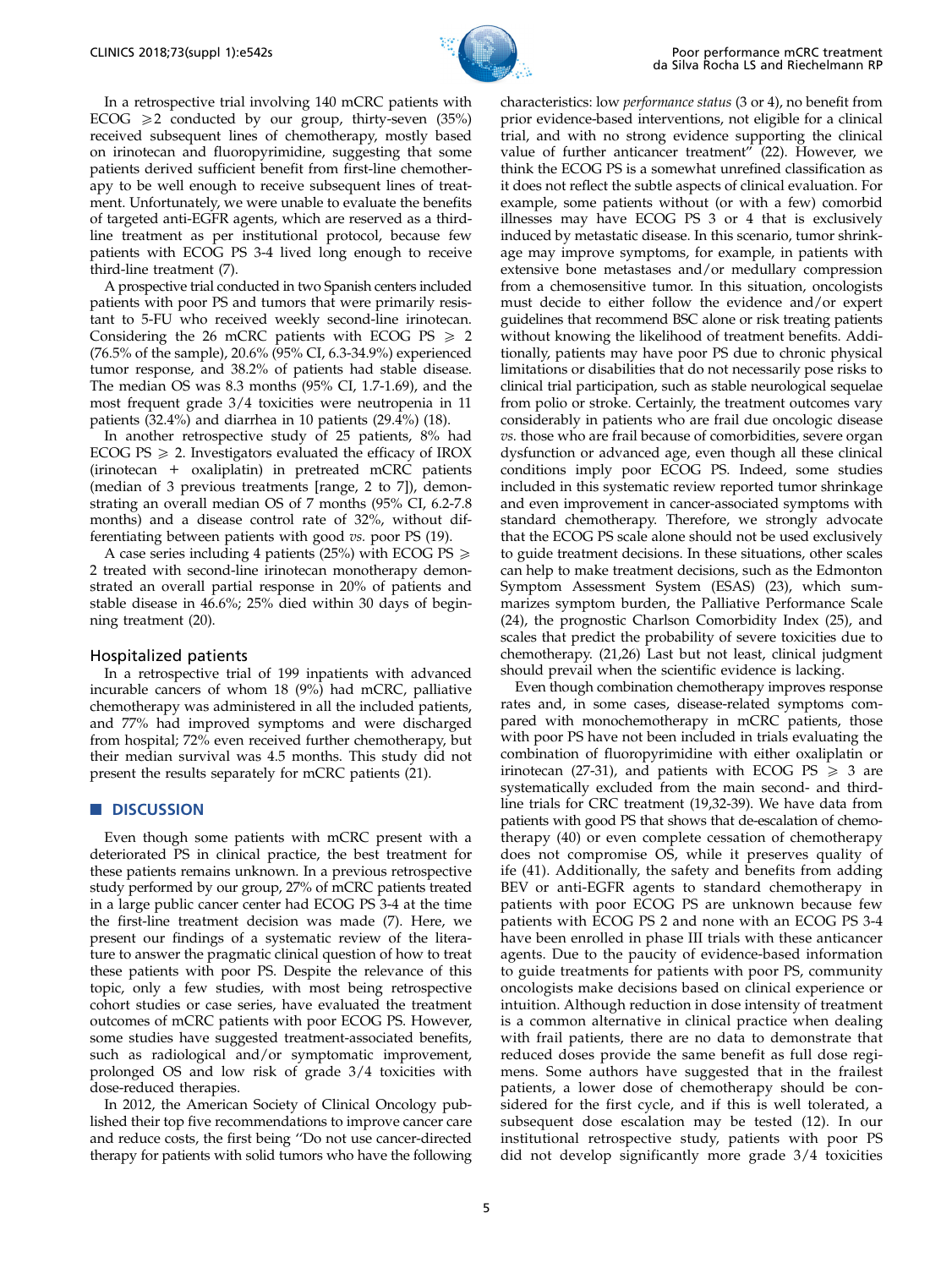

probably because most of them were managed with initial dose reduction (7).

Additionally, because only 2-4% of patients with metastatic neoplasia are enrolled in clinical trials, which is much lower than the recommended rate of 10-15% (15), the overwhelming scientific evidence does not reflect the realities experienced by community oncologists. In that sense, trials that include relevant subsets of the cancer population must be conducted, e.g., trials including patients with poor PS, elderly, HIV-positive individuals, and those with chronic kidney disease. In developing countries and in poor populations, the external validity of clinical trials may be even more problematic because late diagnosis and precarious access to a healthcare system often leads to patients presenting with more advanced disease, ultimately culminating in more patients with compromised PS at the time of presentation.

Forty percent of elderly patients with newly diagnosed colorectal cancer present with poor PS due to cancer complications or comorbidities (42). Consequently, data from studies with elderly patients are often extrapolated to nonelderly frail patients (ECOG PS  $\ge$  2) (12). Several studies involving elderly mCRC patients have demonstrated that fluoropyrimidine (5-FU or capecitabine) used in isolation or in combination with BEV provides prolonged median PFS, encouraging response rates and acceptable toxicities (12,43,44). While these findings provide the rationale for treating fragile patients with ''more gentle'' regimens, they should not be used alone to guide therapy in mCRC patients with poor ECOG PS.

Another important aspect that should be considered when deciding treatment strategies for mCRC patients with poor PS is the efficacy of the available therapies. While there is the generally accepted concept that performing chemotherapy during the last 30 days of a patient's life is not a good clinical practice (45), tumor subtype and chemosensitivity certainly influence patient outcomes and the indications for treatment. For example, a retrospective study showed that inpatients with clinical stage III ovarian cancer treated with platinumbased chemotherapy achieved median survival of 21 months (46). Additionally, with the modernization of cancer therapies and new drugs that lead to high response and low toxicity rates, oncologists should better evaluate the risk-benefit ratio of treating patients with poor PS, such as those whose tumors have DNA mismatch repair-deficient (dMMR)/ microsatellite instability-high (MSI-H) and are very likely to benefit from immunotherapy (47,48).

A major limitation of the ability our systematic review to reach a conclusion on this topic was the small number of studies included and their limited quality. Additionally, because poor PS is sometimes evaluated as a secondary or even exploratory endpoints, we may have missed some studies in our search. Searching for Portuguese, English and Spanish articles may have led us to miss data from studies from developing countries where patients have limited access to healthcare and probably a high number of fragile patients are treated. Nevertheless, given the clear lack of research on mCRC patients with poor PS, we do not think that the inclusion of any unintentionally missed studies would have changed the overall picture of our systematic review.

In this systematic review we show that there are very few studies involving mCRC patients with poor PS, principally those with ECOG PS 3-4, which implies that these patients are systematically excluded from clinical trials. While some studies have suggested benefits in terms of symptomatic responses with standard chemotherapy, a true survival gain could not be demonstrated. Larger prospective epidemiological database studies are needed to elucidate whether and which patients with poor PS can benefit from treatment with palliative chemotherapy or from new targeted therapies and immunotherapy. Regarding clinical trials, we advocate that more flexible eligibility criteria be used and at least a limited number of patients with poor PS, especially those with poor ECOG PS and good organ function but with symptomatic burden, be included. Following the same logic, studies should separately analyze impaired PS due to active comorbidities, the sequelae of previous but stable disease and organ failure due to oncological disease.

### **NUTHOR CONTRIBUTIONS**

RP Riechelmann: concept and design, data selection, data interpretation, manuscript writing and final approval. Rocha L: data selection, data collection, data interpretation, manuscript writing and final approval.

#### **REFERENCES**

- 1. Piedbois P, Rougier P, Buyse M, Pignon J, Ryan L, Hansen R, et al. Efficacy of intravenous continuous infusion of fluorouracil compared with bolus administration in advanced colorectal cancer. J Clin Oncol. 1998;16(1):301-8, [http://dx.doi.org/10.1200/JCO.1998.16.1.301.](http://dx.doi.org/10.1200/JCO.1998.16.1.301)
- 2. Hoff PM, Ansari R, Batist G, Cox J, Kocha W, Kuperminc M, et al. Comparison of oral capecitabine versus intravenous fluorouracil plus leucovorin as first-line treatment in 605 patients with metastatic colorectal cancer: results of a randomized phase III study. J Clin Oncol. 2001;19(8): 2282-92,<http://dx.doi.org/10.1200/JCO.2001.19.8.2282>.
- 3. Simmonds PC. Palliative chemotherapy for advanced colorectal cancer: systematic review and meta-analysis. Colorectal Cancer Collaborative Group. BMJ. 2000;321(7260):531-5,<http://dx.doi.org/10.1136/bmj.321.7260.531>.
- 4. Venook AP, Niedzwiecki D, Lenz HJ, Innocenti F, Fruth B, Meyerhardt JA, et al. Effect of First-Line Chemotherapy Combined With Cetuximab or Bevacizumab on Overall Survival in Patients With KRAS Wild-Type Advanced or Metastatic Colorectal Cancer: A Randomized Clinical Trial. JAMA. 2017;317(23):2392-401, [http://dx.doi.org/10.1001/jama.2017.7105.](http://dx.doi.org/10.1001/jama.2017.7105)
- 5. Seymour MT, Maughan TS, Ledermann JA, Topham C, James R, Gwyther SJ, et al. Different strategies of sequential and combination chemotherapy for patients with poor prognosis advanced colorectal cancer (MRC FOCUS): a randomised controlled trial. Lancet. 2007;370(9582):143-52, [http://dx.doi.](http://dx.doi.org/10.1016/S0140-6736(07)61087-3) [org/10.1016/S0140-6736\(07\)61087-3.](http://dx.doi.org/10.1016/S0140-6736(07)61087-3)
- 6. Sargent DJ, Köhne CH, Sanoff HK, Bot BM, Seymour MT, de Gramont A, et al. Pooled safety and efficacy analysis examining the effect of performance status on outcomes in nine first-line treatment trials using individual data from patients with metastatic colorectal cancer. J Clin Oncol. 2009;27(12):1948-55,<http://dx.doi.org/10.1200/JCO.2008.20.2879>.
- 7. Crosara Teixeira M, Marques DF, Ferrari AC, Alves MF, Alex AK, Sabbaga J, et al. The effects of palliative chemotherapy in metastatic colorectal cancer patients with an ECOG performance status of 3 and 4. Clin Colo-rectal Cancer. 2015;14(1):52-7,<http://dx.doi.org/10.1016/j.clcc.2014.09.010>.
- 8. Shitara K, Yokota T, Takahari D, Shibata T, Sato Y, Tajika M, et al. Cetuximab plus FOLFOX for Patients with Metastatic Colorectal Cancer with Poor Performance Status and/or Severe Tumor-Related Complications. Case Rep Oncol. 2010;3(2):282-6, [http://dx.doi.org/10.1159/0003](http://dx.doi.org/10.1159/000319474) [19474](http://dx.doi.org/10.1159/000319474).
- 9. Carter GC, Landsman-Blumberg PB, Johnson BH, Juneau P, Nicol SJ, Li L, et al. KRAS testing of patients with metastatic colorectal cancer in a community-based oncology setting: a retrospective database analysis. J Exp Clin Cancer Res. 2015;34:29, [http://dx.doi.org/10.1186/s13046-015-](http://dx.doi.org/10.1186/s13046-015-0146-5) [0146-5](http://dx.doi.org/10.1186/s13046-015-0146-5).
- 10. Ho MY, Renouf DJ, Cheung WY, Lim HJ, Speers CH, Zhou C, et al. Patterns of practice with third-line anti-EGFR antibody for metastatic colorectal cancer. Curr Oncol. 2016;23(5):329-33, [http://dx.doi.org/10.3747/](http://dx.doi.org/10.3747/co.23.3030) [co.23.3030.](http://dx.doi.org/10.3747/co.23.3030)
- 11. Jehn CF, Böning L, Kröning H, Pezzutto A, Lüftner D. Influence of comorbidity, age and performance status on treatment efficacy and safety of cetuximab plus irinotecan in irinotecan-refractory elderly patients with metastatic colorectal cancer. Eur J Cancer. 2014;50(7):1269-75, [http://dx.](http://dx.doi.org/10.1016/j.ejca.2014.01.005)
- [doi.org/10.1016/j.ejca.2014.01.005.](http://dx.doi.org/10.1016/j.ejca.2014.01.005) 12. Naeim A, Ward PR, Wang HJ, Dichmann R, Liem AK, Chan D, et al. A phase II trial of frontline capecitabine and bevacizumab in poor performance status and/or elderly patients with metastatic colorectal cancer. J Geriatr Oncol. 2013;4(4):302-9, [http://dx.doi.org/10.1016/j.jgo.2013.](http://dx.doi.org/10.1016/j.jgo.2013.05.001) [05.001.](http://dx.doi.org/10.1016/j.jgo.2013.05.001)